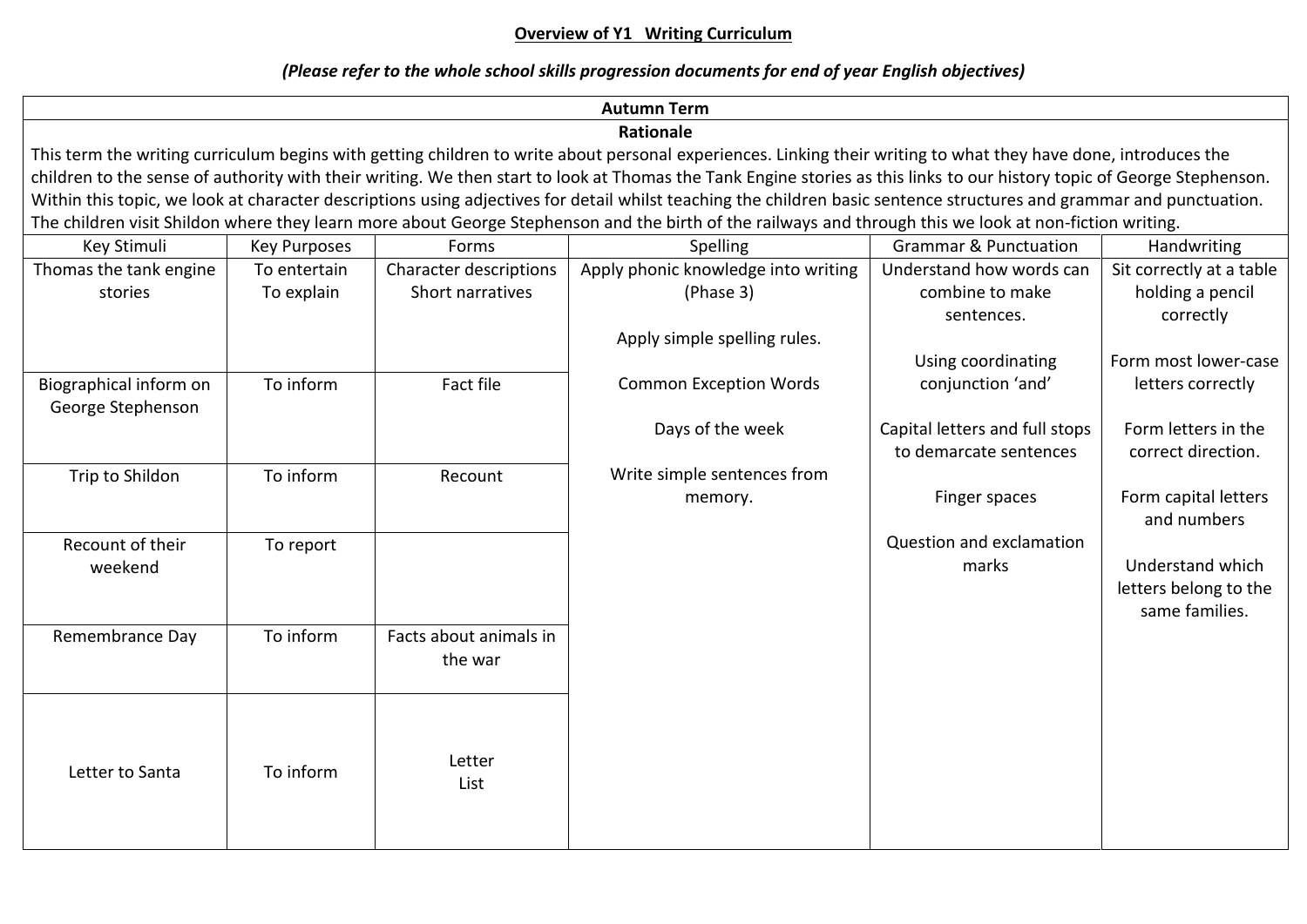### **Spring Term**

#### **Rationale**

In the spring term, we start by reading Percy the Park Keeper stories by Nick Butterworth. We look at these stories in the spring as the children start to notice more wildlife in local parks and it links to our science topic of 'Animals, including humans'. By now, the children have a good understanding of basic sentence structure, therefore we introduce the children to more creative language including adjectives through describing characters and settings for the stories. The children gain more independence in their writing this term so we start to introduce them to writing their own short narratives. We recap writing formats introduced in the autumn term such as letters, non-chronological reports, short narratives and setting/character descriptions. We are finding out too about Robert Ropner this year linked to a new History topic and so will have park visits and informative writing to produce. We begin to encourage extended written sentences through the use of conjunctions.

| Key Stimuli                                            | <b>Key Purposes</b>       | Forms                                                        | Spelling                            | <b>Grammar &amp; Punctuation</b> | Handwriting              |
|--------------------------------------------------------|---------------------------|--------------------------------------------------------------|-------------------------------------|----------------------------------|--------------------------|
| Percy the Park Keeper<br>stories                       | To entertain<br>To inform | Story re-tell                                                | Apply phonic knowledge into writing | Use plural suffixes -s and -es   |                          |
|                                                        |                           | Character description                                        | (Phase 4)                           |                                  |                          |
|                                                        |                           | Setting description                                          |                                     | Use suffixes -ing, -ed, -er      |                          |
|                                                        | To explain                | Short narratives                                             | Apply simple spelling rules.        | and -est to change verbs.        | Sit correctly at a table |
|                                                        |                           | Letter                                                       |                                     |                                  | holding a pencil         |
|                                                        |                           | <b>Book review</b>                                           | Year 1 Common Exception Words       | Use prefix un- to change the     | correctly                |
|                                                        | To inform                 | Non-chronological<br>report                                  |                                     | meaning of                       |                          |
| Biographical<br>information on Nick<br>Butterworth     |                           |                                                              | Days of the week                    | verbs/adjectives.                | Form most lower-case     |
|                                                        |                           |                                                              | Write simple sentences from         | Understand how words can         | letters correctly        |
|                                                        |                           |                                                              | memory                              | combine to make                  |                          |
|                                                        |                           |                                                              |                                     | sentences.                       | Form letters in the      |
|                                                        |                           |                                                              | Adding -ing, -ed, -er and -est      |                                  | correct direction.       |
|                                                        | To inform                 | Trip recount                                                 |                                     | Using coordinating               | Form capital letters     |
|                                                        |                           |                                                              | Adding -s and -es as a plural       | conjunction 'and'                | and numbers              |
| Trip to RSPB                                           |                           |                                                              |                                     |                                  |                          |
|                                                        |                           |                                                              | Use prefix un-                      | Capital letters and full stops   | Understand which         |
|                                                        |                           |                                                              |                                     |                                  | letters belong to the    |
|                                                        |                           |                                                              |                                     | Finger spaces                    | same families.           |
| Trip to Ropner Park -link<br>to parks, their features, | To inform                 | Chronological report-<br>based on Robert<br>Ropner linked to |                                     | Question and exclamation         |                          |
|                                                        |                           |                                                              |                                     | marks                            |                          |
|                                                        |                           |                                                              |                                     |                                  |                          |
|                                                        |                           |                                                              |                                     |                                  |                          |
| using maps and Robert                                  |                           | History work                                                 |                                     |                                  |                          |
| Ropner                                                 |                           |                                                              |                                     |                                  |                          |
|                                                        |                           |                                                              |                                     |                                  |                          |
|                                                        |                           |                                                              |                                     |                                  |                          |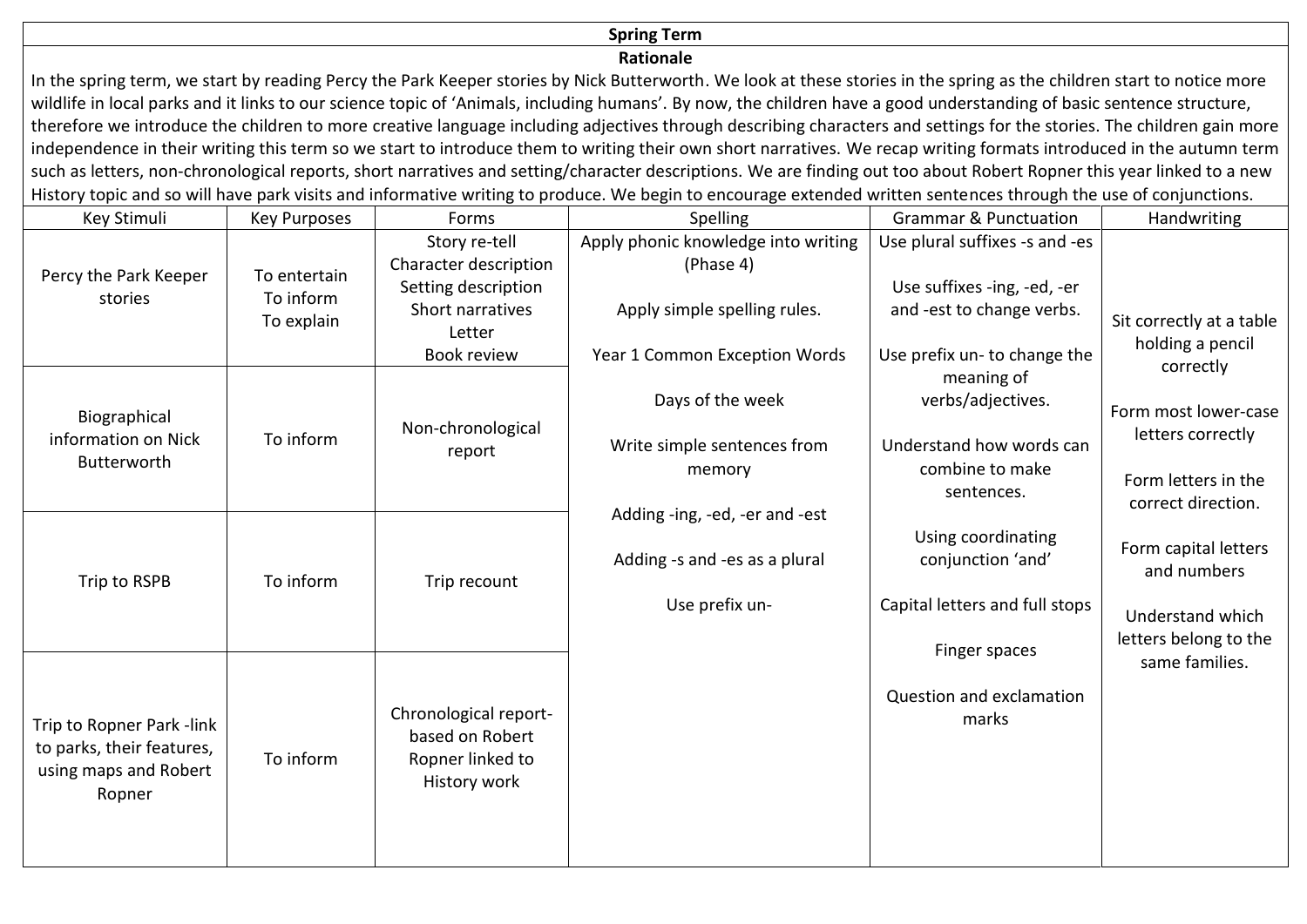### **Summer Term**

#### **Rationale**

The summer term sees us developing our short narrative writing using story mountains to build and sequence our ideas. We are developing our awareness of audience and trying to draw on our senses and emotions more for added detail and information. This initially is through the Magic Beach book alongside videos and a trip. We begin to introduce the idea of thinking about our audience more and write a postcard which is more informal and concise. We also have a greater focus on poetry this term and practise reciting some as part of our sessions but then go on to experience writing poetry. The children enjoy performing as a whole group whilst building up the performance in verses in groups. We also use objects for our poetry writing to help draw on our senses. The Lighthouse Keeper's lunch not only supports our narrative focus but helps us to consider instructions too. Miss Bossy is a useful tool to teach instructional writing – children appreciate that there is a time and place to be bossy if the purpose of writing is to be direct and clear.

| Key Stimuli                                               | <b>Key Purposes</b>       | Forms                                                                                                    | Spelling                                                                         | <b>Grammar &amp; Punctuation</b>                                                                                      | Handwriting                                                       |
|-----------------------------------------------------------|---------------------------|----------------------------------------------------------------------------------------------------------|----------------------------------------------------------------------------------|-----------------------------------------------------------------------------------------------------------------------|-------------------------------------------------------------------|
| Magic Beach book                                          | To entertain              | Setting description -<br>using senses and<br>emotions<br>Short narrative $-$ use<br>of story mountain to | Apply phonic knowledge into writing<br>(Phase 5)<br>Apply simple spelling rules. | Use plural suffixes -s and -es<br>Use suffixes -ing, -ed, -er<br>and -est to change verbs.                            | Sit correctly at a table<br>holding a pencil<br>correctly         |
| Videos of Brighton                                        | To entertain              | help<br>Setting description                                                                              | <b>Common Exception Words</b>                                                    | Imperative verbs<br>Understand how words can                                                                          | Form most lower-case<br>letters correctly                         |
| Beach<br>Trip to Seaside                                  | To inform<br>To recount   | Chronological report<br>(Sequencing words)                                                               | Days of the week<br>Write simple sentences from<br>memory                        | combine to make<br>sentences.<br>Using coordinating                                                                   | Form letters in the<br>correct direction.<br>Form capital letters |
| Trip to the seaside-<br>postcards                         | To entertain<br>To inform | Writing a postcard<br>Sense of audience                                                                  |                                                                                  | conjunction 'and' or<br>'because' to form simple<br>compound sentences                                                | and numbers<br>Understand which<br>letters belong to the          |
| Poetry -starfish/seaside<br>objects<br>Pirate Pete poetry | To entertain              | Poetry<br>Acrostic poem<br>Rhyme/non-rhyme                                                               |                                                                                  | To use adjectives to<br>describe.<br>Capital letters and full stops                                                   | same families.                                                    |
| <b>Miss Bossy</b><br>The Lighthouse Keeper's<br>lunch     | To<br>instruct/inform     | <b>Instructions</b>                                                                                      |                                                                                  | - to know that capital<br>letters are needed for<br>names (including places and<br>days of the week)<br>Finger spaces |                                                                   |